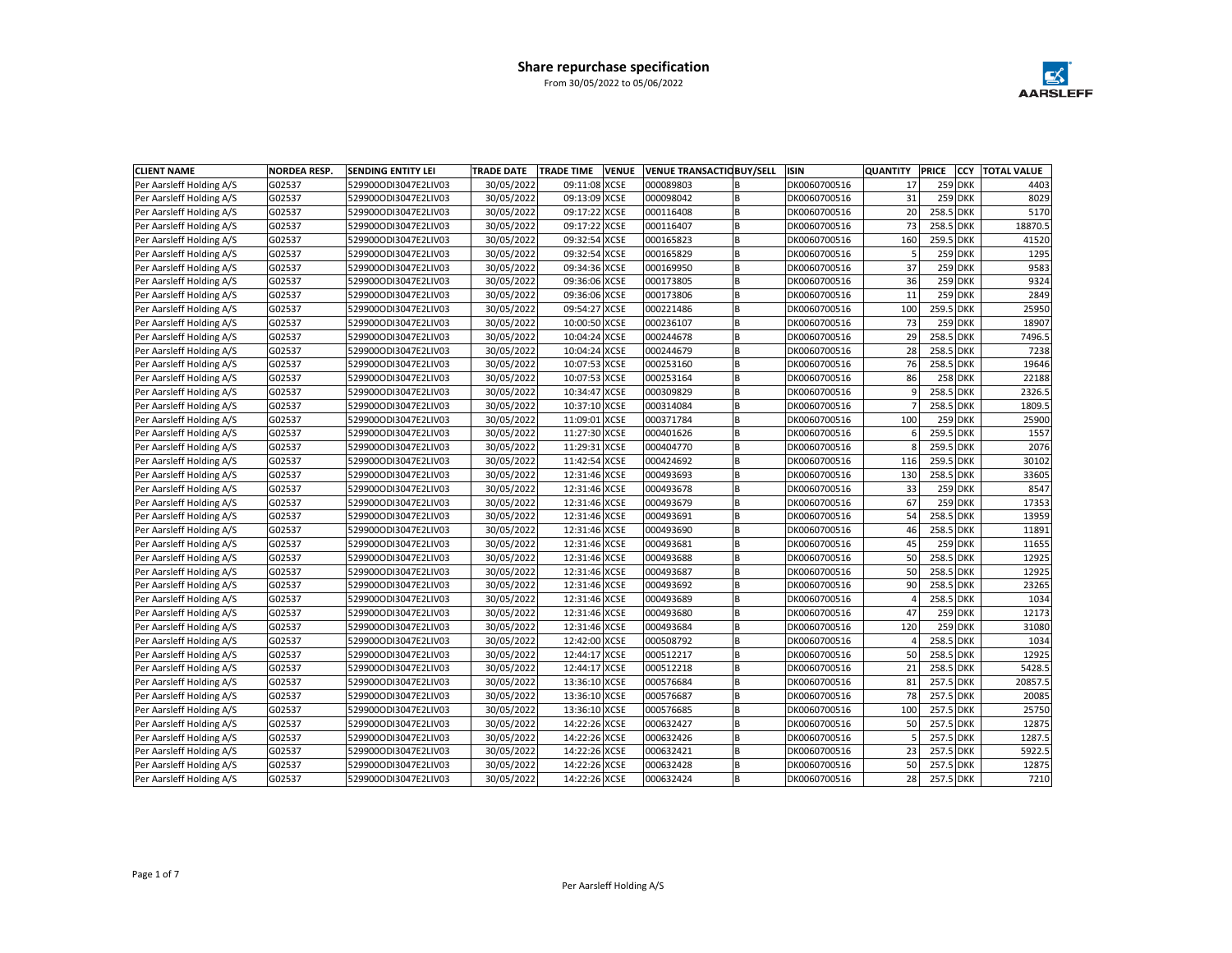

| <b>CLIENT NAME</b>       | <b>NORDEA RESP.</b> | <b>SENDING ENTITY LEI</b> | <b>TRADE DATE</b> | <b>VENUE</b><br><b>TRADE TIME</b> |           | <b>VENUE TRANSACTIC BUY/SELL</b> | <b>ISIN</b>  | <b>QUANTITY</b> | <b>PRICE</b> | lccy           | <b>TOTAL VALUE</b> |
|--------------------------|---------------------|---------------------------|-------------------|-----------------------------------|-----------|----------------------------------|--------------|-----------------|--------------|----------------|--------------------|
| Per Aarsleff Holding A/S | G02537              | 529900ODI3047E2LIV03      | 30/05/2022        | 14:22:26 XCSE                     | 000632429 |                                  | DK0060700516 | 15              | 257.5 DKK    |                | 3862.5             |
| Per Aarsleff Holding A/S | G02537              | 529900ODI3047E2LIV03      | 30/05/2022        | 14:22:26 XCSE                     | 000632425 | B                                | DK0060700516 | 45              | 257.5 DKK    |                | 11587.5            |
| Per Aarsleff Holding A/S | G02537              | 529900ODI3047E2LIV03      | 30/05/2022        | 14:22:26 XCSE                     | 000632422 | B                                | DK0060700516 | 77              | 257.5 DKK    |                | 19827.5            |
| Per Aarsleff Holding A/S | G02537              | 529900ODI3047E2LIV03      | 30/05/2022        | 15:24:07 XCSE                     | 000715707 | <b>B</b>                         | DK0060700516 | 79              |              | <b>258 DKK</b> | 20382              |
| Per Aarsleff Holding A/S | G02537              | 529900ODI3047E2LIV03      | 30/05/2022        | 15:24:07 XCSE                     | 000715705 | B                                | DK0060700516 | 31              |              | <b>258 DKK</b> | 7998               |
| Per Aarsleff Holding A/S | G02537              | 529900ODI3047E2LIV03      | 30/05/2022        | 15:34:24 XCSE                     | 000733572 | B                                | DK0060700516 | 77              |              | 258 DKK        | 19866              |
| Per Aarsleff Holding A/S | G02537              | 529900ODI3047E2LIV03      | 30/05/2022        | 15:34:26 XCSE                     | 000733604 | B                                | DK0060700516 | 14              | 257.5 DKK    |                | 3605               |
| Per Aarsleff Holding A/S | G02537              | 529900ODI3047E2LIV03      | 30/05/2022        | 15:35:21 XCSE                     | 000735455 | B                                | DK0060700516 | 27              | 257.5 DKK    |                | 6952.5             |
| Per Aarsleff Holding A/S | G02537              | 529900ODI3047E2LIV03      | 30/05/2022        | 15:35:21 XCSE                     | 000735456 | B                                | DK0060700516 | 25              | 257.5 DKK    |                | 6437.5             |
| Per Aarsleff Holding A/S | G02537              | 529900ODI3047E2LIV03      | 30/05/2022        | 16:28:15 XCSE                     | 000826482 | B                                | DK0060700516 | 88              |              | <b>259 DKK</b> | 22792              |
| Per Aarsleff Holding A/S | G02537              | 529900ODI3047E2LIV03      | 30/05/2022        | 16:38:02 XCSE                     | 000844932 | B                                | DK0060700516 | 55              | 260.5 DKK    |                | 14327.5            |
| Per Aarsleff Holding A/S | G02537              | 529900ODI3047E2LIV03      | 30/05/2022        | 16:38:02 XCSE                     | 000844933 | B                                | DK0060700516 | 65              | 260.5 DKK    |                | 16932.5            |
| Per Aarsleff Holding A/S | G02537              | 529900ODI3047E2LIV03      | 31/05/2022        | 09:19:14 XCSE                     | 000095268 | B                                | DK0060700516 | 39              |              | <b>255 DKK</b> | 9945               |
| Per Aarsleff Holding A/S | G02537              | 529900ODI3047E2LIV03      | 31/05/2022        | 09:19:14 XCSE                     | 000095269 | B                                | DK0060700516 | 44              |              | <b>255 DKK</b> | 11220              |
| Per Aarsleff Holding A/S | G02537              | 529900ODI3047E2LIV03      | 31/05/2022        | 09:38:49 XCSE                     | 000144181 | B                                | DK0060700516 | 69              |              | <b>255 DKK</b> | 17595              |
| Per Aarsleff Holding A/S | G02537              | 529900ODI3047E2LIV03      | 31/05/2022        | 09:38:49 XCSE                     | 000144190 | <b>B</b>                         | DK0060700516 | 43              | 254.5 DKK    |                | 10943.5            |
| Per Aarsleff Holding A/S | G02537              | 529900ODI3047E2LIV03      | 31/05/2022        | 09:38:49 XCSE                     | 000144191 | <b>B</b>                         | DK0060700516 |                 | 254.5 DKK    |                | 509                |
| Per Aarsleff Holding A/S | G02537              | 529900ODI3047E2LIV03      | 31/05/2022        | 09:38:49 XCSE                     | 000144182 | B                                | DK0060700516 | 160             |              | <b>255 DKK</b> | 40800              |
| Per Aarsleff Holding A/S | G02537              | 529900ODI3047E2LIV03      | 31/05/2022        | 09:41:50 XCSE                     | 000150139 | B                                | DK0060700516 | 69              |              | 254 DKK        | 17526              |
| Per Aarsleff Holding A/S | G02537              | 529900ODI3047E2LIV03      | 31/05/2022        | 10:01:53 XCSE                     | 000191469 | B                                | DK0060700516 | 70              | 252.5 DKK    |                | 17675              |
| Per Aarsleff Holding A/S | G02537              | 529900ODI3047E2LIV03      | 31/05/2022        | 10:09:23 XCSE                     | 000206483 | B                                | DK0060700516 | 40              |              | <b>252 DKK</b> | 10080              |
| Per Aarsleff Holding A/S | G02537              | 529900ODI3047E2LIV03      | 31/05/2022        | 10:09:23 XCSE                     | 000206482 | <b>B</b>                         | DK0060700516 | 19              |              | <b>252 DKK</b> | 4788               |
| Per Aarsleff Holding A/S | G02537              | 529900ODI3047E2LIV03      | 31/05/2022        | 10:18:43 XCSE                     | 000223404 | B                                | DK0060700516 | 16              | 251.5 DKK    |                | 4024               |
| Per Aarsleff Holding A/S | G02537              | 529900ODI3047E2LIV03      | 31/05/2022        | 10:18:43 XCSE                     | 000223405 | B                                | DK0060700516 | 114             | 251.5 DKK    |                | 28671              |
| Per Aarsleff Holding A/S | G02537              | 529900ODI3047E2LIV03      | 31/05/2022        | 10:59:45 XCSE                     | 000293428 | <b>B</b>                         | DK0060700516 | 120             | 250.5 DKK    |                | 30060              |
| Per Aarsleff Holding A/S | G02537              | 529900ODI3047E2LIV03      | 31/05/2022        | 10:59:45 XCSE                     | 000293440 | B                                | DK0060700516 | 73              |              | <b>250 DKK</b> | 18250              |
| Per Aarsleff Holding A/S | G02537              | 529900ODI3047E2LIV03      | 31/05/2022        | 10:59:45 XCSE                     | 000293431 | B                                | DK0060700516 | 22              |              | <b>250 DKK</b> | 5500               |
| Per Aarsleff Holding A/S | G02537              | 529900ODI3047E2LIV03      | 31/05/2022        | 10:59:45 XCSE                     | 000293438 | B                                | DK0060700516 | 26              |              | <b>250 DKK</b> | 6500               |
| Per Aarsleff Holding A/S | G02537              | 529900ODI3047E2LIV03      | 31/05/2022        | 10:59:45 XCSE                     | 000293434 | B                                | DK0060700516 | 74              |              | <b>250 DKK</b> | 18500              |
| Per Aarsleff Holding A/S | G02537              | 529900ODI3047E2LIV03      | 31/05/2022        | 10:59:49 XCSE                     | 000293576 | B                                | DK0060700516 | 31              |              | <b>250 DKK</b> | 7750               |
| Per Aarsleff Holding A/S | G02537              | 529900ODI3047E2LIV03      | 31/05/2022        | 11:08:22 XCSE                     | 000310826 | <b>B</b>                         | DK0060700516 | $\overline{2}$  |              | 250 DKK        | 500                |
| Per Aarsleff Holding A/S | G02537              | 529900ODI3047E2LIV03      | 31/05/2022        | 11:11:21 XCSE                     | 000316931 | <b>B</b>                         | DK0060700516 | 73              |              | <b>250 DKK</b> | 18250              |
| Per Aarsleff Holding A/S | G02537              | 529900ODI3047E2LIV03      | 31/05/2022        | 11:38:17 XCSE                     | 000365325 | B                                | DK0060700516 | 100             |              | 251 DKK        | 25100              |
| Per Aarsleff Holding A/S | G02537              | 529900ODI3047E2LIV03      | 31/05/2022        | 11:45:24 XCSE                     | 000378077 | B                                | DK0060700516 | 41              |              | <b>250 DKK</b> | 10250              |
| Per Aarsleff Holding A/S | G02537              | 529900ODI3047E2LIV03      | 31/05/2022        | 11:59:28 XCSE                     | 000399815 | B                                | DK0060700516 | 55              |              | <b>250 DKK</b> | 13750              |
| Per Aarsleff Holding A/S | G02537              | 529900ODI3047E2LIV03      | 31/05/2022        | 12:06:45 XCSE                     | 000411151 | B                                | DK0060700516 | 34              |              | <b>250 DKK</b> | 8500               |
| Per Aarsleff Holding A/S | G02537              | 529900ODI3047E2LIV03      | 31/05/2022        | 12:35:02 XCSE                     | 000450026 | <b>B</b>                         | DK0060700516 | 10              |              | <b>250 DKK</b> | 2500               |
| Per Aarsleff Holding A/S | G02537              | 529900ODI3047E2LIV03      | 31/05/2022        | 12:35:02 XCSE                     | 000450025 | B                                | DK0060700516 | 81              |              | <b>250 DKK</b> | 20250              |
| Per Aarsleff Holding A/S | G02537              | 529900ODI3047E2LIV03      | 31/05/2022        | 12:35:02 XCSE                     | 000450028 | B                                | DK0060700516 | 89              |              | <b>250 DKK</b> | 22250              |
| Per Aarsleff Holding A/S | G02537              | 529900ODI3047E2LIV03      | 31/05/2022        | 12:35:02 XCSE                     | 000450027 | B                                | DK0060700516 | 93              |              | 250 DKK        | 23250              |
| Per Aarsleff Holding A/S | G02537              | 529900ODI3047E2LIV03      | 31/05/2022        | 13:16:15 XCSE                     | 000511749 | B                                | DK0060700516 | 100             | 250.5 DKK    |                | 25050              |
| Per Aarsleff Holding A/S | G02537              | 529900ODI3047E2LIV03      | 31/05/2022        | 13:31:56 XCSE                     | 000533017 | B                                | DK0060700516 | 94              |              | <b>250 DKK</b> | 23500              |
| Per Aarsleff Holding A/S | G02537              | 529900ODI3047E2LIV03      | 31/05/2022        | 13:31:56 XCSE                     | 000533012 | B                                | DK0060700516 | 51              |              | <b>250 DKK</b> | 12750              |
| Per Aarsleff Holding A/S | G02537              | 529900ODI3047E2LIV03      | 31/05/2022        | 13:31:56 XCSE                     | 000533013 | lв                               | DK0060700516 | 17              |              | <b>250 DKK</b> | 4250               |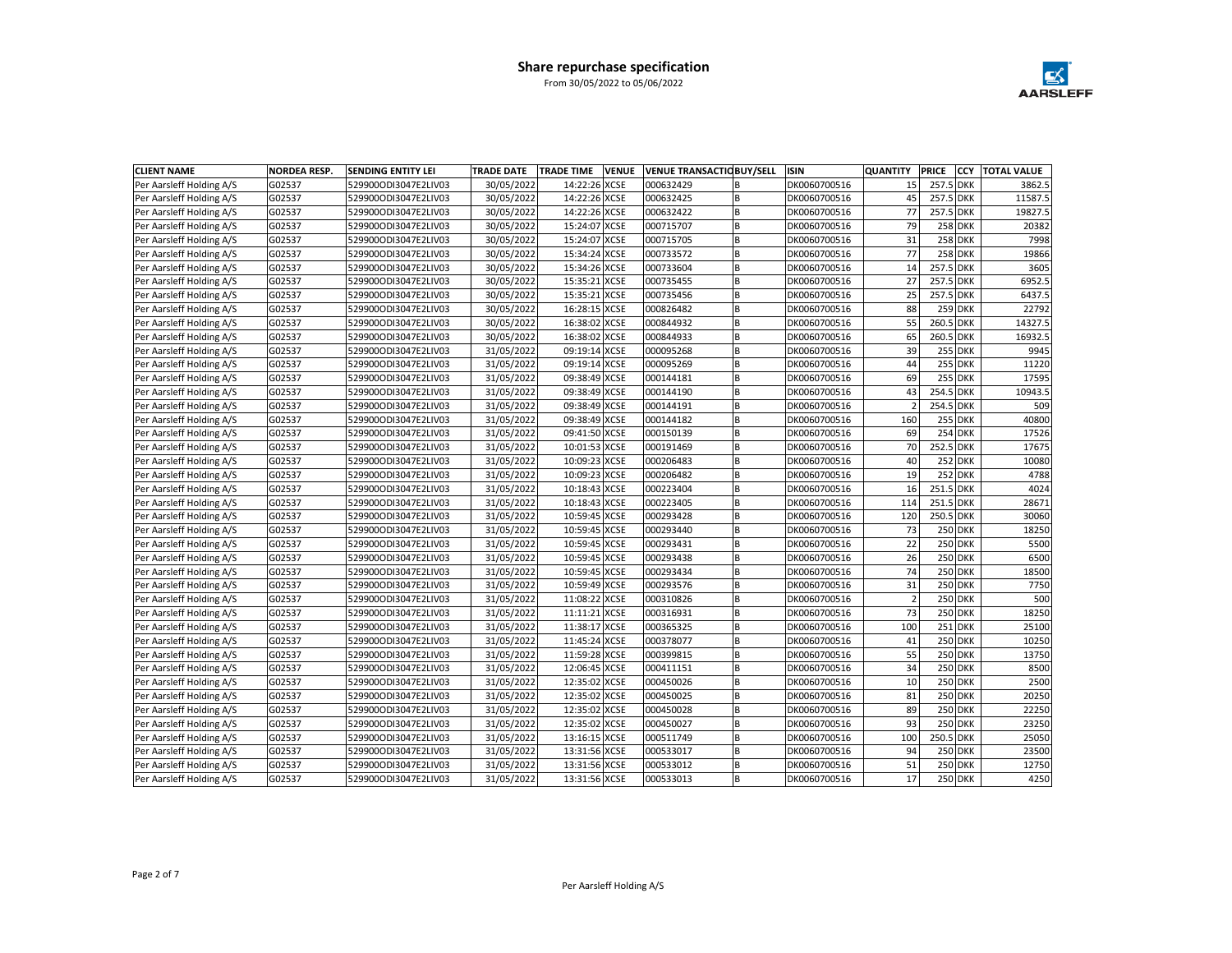

| <b>CLIENT NAME</b>       | <b>NORDEA RESP.</b> | <b>SENDING ENTITY LEI</b> | <b>TRADE DATE</b> | <b>TRADE TIME</b><br><b>VENUE</b> |           | <b>VENUE TRANSACTIC BUY/SELL</b> | <b>ISIN</b>  | <b>QUANTITY</b> | <b>PRICE</b> | <b>CCY</b>     | <b>TOTAL VALUE</b> |
|--------------------------|---------------------|---------------------------|-------------------|-----------------------------------|-----------|----------------------------------|--------------|-----------------|--------------|----------------|--------------------|
| Per Aarsleff Holding A/S | G02537              | 529900ODI3047E2LIV03      | 31/05/2022        | 13:31:56 XCSE                     | 000533011 | B                                | DK0060700516 | 30              |              | 250 DKK        | 7500               |
| Per Aarsleff Holding A/S | G02537              | 529900ODI3047E2LIV03      | 31/05/2022        | 13:31:56 XCSE                     | 000533010 | B                                | DK0060700516 | 22              |              | 250 DKK        | 5500               |
| Per Aarsleff Holding A/S | G02537              | 529900ODI3047E2LIV03      | 31/05/2022        | 14:08:54 XCSE                     | 000586350 | B                                | DK0060700516 | 120             |              | 251 DKK        | 30120              |
| Per Aarsleff Holding A/S | G02537              | 529900ODI3047E2LIV03      | 31/05/2022        | 14:41:55 XCSE                     | 000637195 | <b>B</b>                         | DK0060700516 | 57              | 250.5 DKK    |                | 14278.5            |
| Per Aarsleff Holding A/S | G02537              | 529900ODI3047E2LIV03      | 31/05/2022        | 14:42:52 XCSE                     | 000638520 | <b>B</b>                         | DK0060700516 | 19              | 250.5 DKK    |                | 4759.5             |
| Per Aarsleff Holding A/S | G02537              | 529900ODI3047E2LIV03      | 31/05/2022        | 14:49:46 XCSE                     | 000649724 | B                                | DK0060700516 | 30              | 250.5 DKK    |                | 7515               |
| Per Aarsleff Holding A/S | G02537              | 529900ODI3047E2LIV03      | 31/05/2022        | 14:50:26 XCSE                     | 000650911 | B                                | DK0060700516 | 26              | 250.5 DKK    |                | 6513               |
| Per Aarsleff Holding A/S | G02537              | 529900ODI3047E2LIV03      | 31/05/2022        | 14:50:26 XCSE                     | 000650909 | B                                | DK0060700516 | 70              | 250.5 DKK    |                | 17535              |
| Per Aarsleff Holding A/S | G02537              | 529900ODI3047E2LIV03      | 31/05/2022        | 14:50:26 XCSE                     | 000650910 | B                                | DK0060700516 | 69              | 250.5 DKK    |                | 17284.5            |
| Per Aarsleff Holding A/S | G02537              | 529900ODI3047E2LIV03      | 31/05/2022        | 14:55:45 XCSE                     | 000659669 | B                                | DK0060700516 | 110             | 250.5 DKK    |                | 27555              |
| Per Aarsleff Holding A/S | G02537              | 529900ODI3047E2LIV03      | 31/05/2022        | 15:15:29 XCSE                     | 000690684 | B                                | DK0060700516 | 75              |              | 251 DKK        | 18825              |
| Per Aarsleff Holding A/S | G02537              | 529900ODI3047E2LIV03      | 31/05/2022        | 15:31:57 XCSE                     | 000721676 | B                                | DK0060700516 | 26              | 250.5 DKK    |                | 6513               |
| Per Aarsleff Holding A/S | G02537              | 529900ODI3047E2LIV03      | 31/05/2022        | 15:32:03 XCSE                     | 000721950 | <b>B</b>                         | DK0060700516 | 84              | 250.5 DKK    |                | 21042              |
| Per Aarsleff Holding A/S | G02537              | 529900ODI3047E2LIV03      | 31/05/2022        | 15:48:47 XCSE                     | 000774140 | <b>B</b>                         | DK0060700516 | 22              |              | <b>250 DKK</b> | 5500               |
| Per Aarsleff Holding A/S | G02537              | 529900ODI3047E2LIV03      | 31/05/2022        | 15:48:47 XCSE                     | 000774139 | B                                | DK0060700516 | 51              |              | 250 DKK        | 12750              |
| Per Aarsleff Holding A/S | G02537              | 529900ODI3047E2LIV03      | 31/05/2022        | 15:48:47 XCSE                     | 000774145 | <b>B</b>                         | DK0060700516 | 110             |              | <b>250 DKK</b> | 27500              |
| Per Aarsleff Holding A/S | G02537              | 529900ODI3047E2LIV03      | 31/05/2022        | 16:03:40 XCSE                     | 000816790 | B                                | DK0060700516 | 94              |              | 249 DKK        | 23406              |
| Per Aarsleff Holding A/S | G02537              | 529900ODI3047E2LIV03      | 31/05/2022        | 16:16:58 XCSE                     | 000853653 | B                                | DK0060700516 | 37              |              | <b>247 DKK</b> | 9139               |
| Per Aarsleff Holding A/S | G02537              | 529900ODI3047E2LIV03      | 31/05/2022        | 16:21:55 XCSE                     | 000865973 | <b>B</b>                         | DK0060700516 | 33              |              | <b>247 DKK</b> | 8151               |
| Per Aarsleff Holding A/S | G02537              | 529900ODI3047E2LIV03      | 31/05/2022        | 16:21:55 XCSE                     | 000865974 | <b>B</b>                         | DK0060700516 | 16              |              | 247 DKK        | 3952               |
| Per Aarsleff Holding A/S | G02537              | 529900ODI3047E2LIV03      | 31/05/2022        | 16:26:54 XCSE                     | 000877729 | B                                | DK0060700516 | 17              |              | 246 DKK        | 4182               |
| Per Aarsleff Holding A/S | G02537              | 529900ODI3047E2LIV03      | 31/05/2022        | 16:26:54 XCSE                     | 000877730 | B                                | DK0060700516 | 93              |              | 246 DKK        | 22878              |
| Per Aarsleff Holding A/S | G02537              | 529900ODI3047E2LIV03      | 31/05/2022        | 16:30:16 XCSE                     | 000885567 | B                                | DK0060700516 | 140             | 246.5 DKK    |                | 34510              |
| Per Aarsleff Holding A/S | G02537              | 529900ODI3047E2LIV03      | 31/05/2022        | 16:40:48 XCSE                     | 000910368 | B                                | DK0060700516 | 24              | 245.5 DKK    |                | 5892               |
| Per Aarsleff Holding A/S | G02537              | 529900ODI3047E2LIV03      | 31/05/2022        | 16:42:09 XCSE                     | 000913681 | <b>B</b>                         | DK0060700516 | 86              | 245.5 DKK    |                | 21113              |
| Per Aarsleff Holding A/S | G02537              | 529900ODI3047E2LIV03      | 31/05/2022        | 16:48:50 XCSE                     | 000931685 | B                                | DK0060700516 | 29              |              | 244 DKK        | 7076               |
| Per Aarsleff Holding A/S | G02537              | 529900ODI3047E2LIV03      | 31/05/2022        | 16:49:03 XCSE                     | 000932252 | B                                | DK0060700516 | 64              |              | 244 DKK        | 15616              |
| Per Aarsleff Holding A/S | G02537              | 529900ODI3047E2LIV03      | 01/06/2022        | 09:06:23 XCSE                     | 000052885 | <b>B</b>                         | DK0060700516 | 87              | 245.5 DKK    |                | 21358.5            |
| Per Aarsleff Holding A/S | G02537              | 529900ODI3047E2LIV03      | 01/06/2022        | 09:19:03 XCSE                     | 000093561 | B                                | DK0060700516 | 38              | 245.5 DKK    |                | 9329               |
| Per Aarsleff Holding A/S | G02537              | 529900ODI3047E2LIV03      | 01/06/2022        | 09:19:03 XCSE                     | 000093560 | B                                | DK0060700516 | 30              | 245.5 DKK    |                | 7365               |
| Per Aarsleff Holding A/S | G02537              | 529900ODI3047E2LIV03      | 01/06/2022        | 09:42:39 XCSE                     | 000157428 | <b>B</b>                         | DK0060700516 | 73              |              | 245 DKK        | 17885              |
| Per Aarsleff Holding A/S | G02537              | 529900ODI3047E2LIV03      | 01/06/2022        | 09:42:39 XCSE                     | 000157431 | B                                | DK0060700516 | $\overline{3}$  |              | 245 DKK        | 735                |
| Per Aarsleff Holding A/S | G02537              | 529900ODI3047E2LIV03      | 01/06/2022        | 09:42:39 XCSE                     | 000157433 |                                  | DK0060700516 | 73              |              | 245 DKK        | 17885              |
| Per Aarsleff Holding A/S | G02537              | 529900ODI3047E2LIV03      | 01/06/2022        | 09:42:39 XCSE                     | 000157430 | <b>B</b>                         | DK0060700516 | 157             |              | 245 DKK        | 38465              |
| Per Aarsleff Holding A/S | G02537              | 529900ODI3047E2LIV03      | 01/06/2022        | 09:42:39 XCSE                     | 000157429 | B                                | DK0060700516 | 98              |              | 245 DKK        | 24010              |
| Per Aarsleff Holding A/S | G02537              | 529900ODI3047E2LIV03      | 01/06/2022        | 10:06:01 XCSE                     | 000208327 | <b>B</b>                         | DK0060700516 | 76              |              | 246 DKK        | 18696              |
| Per Aarsleff Holding A/S | G02537              | 529900ODI3047E2LIV03      | 01/06/2022        | 10:24:37 XCSE                     | 000249467 | <b>B</b>                         | DK0060700516 | 120             |              | <b>247 DKK</b> | 29640              |
| Per Aarsleff Holding A/S | G02537              | 529900ODI3047E2LIV03      | 01/06/2022        | 11:25:23 XCSE                     | 000346236 | B                                | DK0060700516 | 120             | 248.5 DKK    |                | 29820              |
| Per Aarsleff Holding A/S | G02537              | 529900ODI3047E2LIV03      | 01/06/2022        | 12:09:00 XCSE                     | 000405905 | B                                | DK0060700516 | 88              |              | 249 DKK        | 21912              |
| Per Aarsleff Holding A/S | G02537              | 529900ODI3047E2LIV03      | 01/06/2022        | 12:09:00 XCSE                     | 000405904 | B                                | DK0060700516 | 96              |              | 249 DKK        | 23904              |
| Per Aarsleff Holding A/S | G02537              | 529900ODI3047E2LIV03      | 01/06/2022        | 15:57:16 XCSE                     | 000724995 | B                                | DK0060700516 | 110             | 249.5 DKK    |                | 27445              |
| Per Aarsleff Holding A/S | G02537              | 529900ODI3047E2LIV03      | 01/06/2022        | 15:57:16 XCSE                     | 000724992 | <b>B</b>                         | DK0060700516 | 77              | 249.5 DKK    |                | 19211.5            |
| Per Aarsleff Holding A/S | G02537              | 529900ODI3047E2LIV03      | 01/06/2022        | 15:57:16 XCSE                     | 000724987 |                                  | DK0060700516 | 78              |              | <b>250 DKK</b> | 19500              |
| Per Aarsleff Holding A/S | G02537              | 529900ODI3047E2LIV03      | 01/06/2022        | 15:57:16 XCSE                     | 000724994 | B                                | DK0060700516 | 91              | 249.5 DKK    |                | 22704.5            |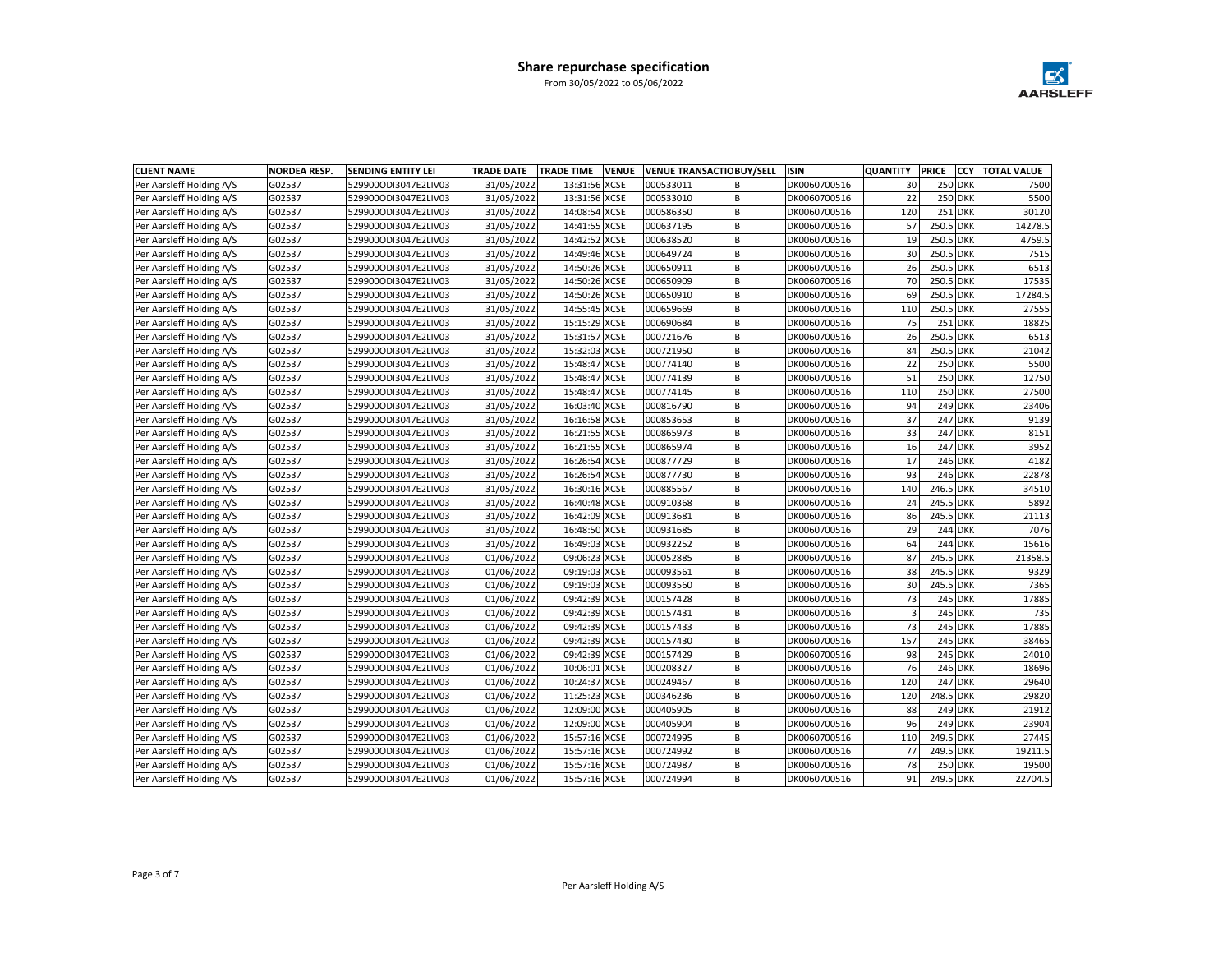

| <b>CLIENT NAME</b>       | <b>NORDEA RESP.</b> | <b>SENDING ENTITY LEI</b> | <b>TRADE DATE</b> | <b>VENUE</b><br><b>TRADE TIME</b> |           | <b>VENUE TRANSACTIC BUY/SELL</b> | <b>ISIN</b>  | <b>QUANTITY</b> | <b>PRICE</b> | lccy           | <b>TOTAL VALUE</b> |
|--------------------------|---------------------|---------------------------|-------------------|-----------------------------------|-----------|----------------------------------|--------------|-----------------|--------------|----------------|--------------------|
| Per Aarsleff Holding A/S | G02537              | 529900ODI3047E2LIV03      | 01/06/2022        | 15:57:16 XCSE                     | 000724990 |                                  | DK0060700516 | 110             |              | <b>250 DKK</b> | 27500              |
| Per Aarsleff Holding A/S | G02537              | 529900ODI3047E2LIV03      | 01/06/2022        | 15:57:16 XCSE                     | 000724989 | B                                | DK0060700516 | 130             |              | <b>250 DKK</b> | 32500              |
| Per Aarsleff Holding A/S | G02537              | 529900ODI3047E2LIV03      | 01/06/2022        | 16:06:56 XCSE                     | 000752657 | B                                | DK0060700516 | 79              |              | 249 DKK        | 19671              |
| Per Aarsleff Holding A/S | G02537              | 529900ODI3047E2LIV03      | 01/06/2022        | 16:06:56 XCSE                     | 000752655 | <b>B</b>                         | DK0060700516 | 93              |              | 249 DKK        | 23157              |
| Per Aarsleff Holding A/S | G02537              | 529900ODI3047E2LIV03      | 01/06/2022        | 16:06:56 XCSE                     | 000752658 | B                                | DK0060700516 | 112             |              | 249 DKK        | 27888              |
| Per Aarsleff Holding A/S | G02537              | 529900ODI3047E2LIV03      | 01/06/2022        | 16:06:56 XCSE                     | 000752656 | B                                | DK0060700516 | 66              |              | <b>249 DKK</b> | 16434              |
| Per Aarsleff Holding A/S | G02537              | 529900ODI3047E2LIV03      | 01/06/2022        | 16:14:18 XCSE                     | 000771193 | B                                | DK0060700516 | 100             |              | 249 DKK        | 24900              |
| Per Aarsleff Holding A/S | G02537              | 529900ODI3047E2LIV03      | 01/06/2022        | 16:14:18 XCSE                     | 000771191 | B                                | DK0060700516 | 58              |              | 249 DKK        | 14442              |
| Per Aarsleff Holding A/S | G02537              | 529900ODI3047E2LIV03      | 01/06/2022        | 16:21:52 XCSE                     | 000791281 | B                                | DK0060700516 | 83              | 248.5 DKK    |                | 20625.5            |
| Per Aarsleff Holding A/S | G02537              | 529900ODI3047E2LIV03      | 01/06/2022        | 16:21:52 XCSE                     | 000791280 | B                                | DK0060700516 | 100             | 248.5 DKK    |                | 24850              |
| Per Aarsleff Holding A/S | G02537              | 529900ODI3047E2LIV03      | 01/06/2022        | 16:21:52 XCSE                     | 000791284 | B                                | DK0060700516 | 96              | 248.5 DKK    |                | 23856              |
| Per Aarsleff Holding A/S | G02537              | 529900ODI3047E2LIV03      | 01/06/2022        | 16:21:52 XCSE                     | 000791283 | B                                | DK0060700516 | 17              | 248.5 DKK    |                | 4224.5             |
| Per Aarsleff Holding A/S | G02537              | 529900ODI3047E2LIV03      | 01/06/2022        | 16:21:52 XCSE                     | 000791286 | B                                | DK0060700516 | 120             | 248.5 DKK    |                | 29820              |
| Per Aarsleff Holding A/S | G02537              | 529900ODI3047E2LIV03      | 01/06/2022        | 16:21:52 XCSE                     | 000791282 | B                                | DK0060700516 | 103             | 248.5 DKK    |                | 25595.5            |
| Per Aarsleff Holding A/S | G02537              | 529900ODI3047E2LIV03      | 01/06/2022        | 16:22:11 XCSE                     | 000792120 | B                                | DK0060700516 | 76              |              | 248 DKK        | 18848              |
| Per Aarsleff Holding A/S | G02537              | 529900ODI3047E2LIV03      | 01/06/2022        | 16:36:03 XCSE                     | 000828878 | <b>B</b>                         | DK0060700516 | 83              |              | <b>248 DKK</b> | 20584              |
| Per Aarsleff Holding A/S | G02537              | 529900ODI3047E2LIV03      | 01/06/2022        | 16:37:23 XCSE                     | 000832781 | <b>B</b>                         | DK0060700516 | $\overline{1}$  | 247.5 DKK    |                | 247.5              |
| Per Aarsleff Holding A/S | G02537              | 529900ODI3047E2LIV03      | 01/06/2022        | 16:44:17 XCSE                     | 000848929 | B                                | DK0060700516 | 92              | 247.5 DKK    |                | 22770              |
| Per Aarsleff Holding A/S | G02537              | 529900ODI3047E2LIV03      | 02/06/2022        | 09:15:19 XCSE                     | 000061720 | B                                | DK0060700516 | 88              |              | 246 DKK        | 21648              |
| Per Aarsleff Holding A/S | G02537              | 529900ODI3047E2LIV03      | 02/06/2022        | 09:15:19 XCSE                     | 000061721 | B                                | DK0060700516 | 64              |              | 246 DKK        | 15744              |
| Per Aarsleff Holding A/S | G02537              | 529900ODI3047E2LIV03      | 02/06/2022        | 09:46:46 XCSE                     | 000121028 | B                                | DK0060700516 | $\overline{2}$  | 245.5 DKK    |                | 491                |
| Per Aarsleff Holding A/S | G02537              | 529900ODI3047E2LIV03      | 02/06/2022        | 09:46:46 XCSE                     | 000121026 | <b>B</b>                         | DK0060700516 | 52              | 245.5 DKK    |                | 12766              |
| Per Aarsleff Holding A/S | G02537              | 529900ODI3047E2LIV03      | 02/06/2022        | 09:46:46 XCSE                     | 000121027 | B                                | DK0060700516 | 98              | 245.5 DKK    |                | 24059              |
| Per Aarsleff Holding A/S | G02537              | 529900ODI3047E2LIV03      | 02/06/2022        | 09:46:46 XCSE                     | 000121029 | B                                | DK0060700516 | 84              | 245.5 DKK    |                | 20622              |
| Per Aarsleff Holding A/S | G02537              | 529900ODI3047E2LIV03      | 02/06/2022        | 10:07:47 XCSE                     | 000155113 | <b>B</b>                         | DK0060700516 | 77              |              | 245 DKK        | 18865              |
| Per Aarsleff Holding A/S | G02537              | 529900ODI3047E2LIV03      | 02/06/2022        | 10:07:51 XCSE                     | 000155317 | B                                | DK0060700516 | 61              |              | 245 DKK        | 14945              |
| Per Aarsleff Holding A/S | G02537              | 529900ODI3047E2LIV03      | 02/06/2022        | 10:07:51 XCSE                     | 000155318 | B                                | DK0060700516 | 34              |              | 245 DKK        | 8330               |
| Per Aarsleff Holding A/S | G02537              | 529900ODI3047E2LIV03      | 02/06/2022        | 10:07:51 XCSE                     | 000155314 | B                                | DK0060700516 | 83              |              | 245 DKK        | 20335              |
| Per Aarsleff Holding A/S | G02537              | 529900ODI3047E2LIV03      | 02/06/2022        | 10:07:51 XCSE                     | 000155313 | B                                | DK0060700516 | 69              |              | 245 DKK        | 16905              |
| Per Aarsleff Holding A/S | G02537              | 529900ODI3047E2LIV03      | 02/06/2022        | 10:07:51 XCSE                     | 000155316 | B                                | DK0060700516 | 110             |              | 245 DKK        | 26950              |
| Per Aarsleff Holding A/S | G02537              | 529900ODI3047E2LIV03      | 02/06/2022        | 11:35:40 XCSE                     | 000263520 | <b>B</b>                         | DK0060700516 | 110             |              | <b>245 DKK</b> | 26950              |
| Per Aarsleff Holding A/S | G02537              | 529900ODI3047E2LIV03      | 02/06/2022        | 14:26:34 XCSE                     | 000434597 | <b>B</b>                         | DK0060700516 | 23              |              | 246 DKK        | 5658               |
| Per Aarsleff Holding A/S | G02537              | 529900ODI3047E2LIV03      | 02/06/2022        | 14:26:34 XCSE                     | 000434601 | B                                | DK0060700516 | 120             |              | 246 DKK        | 29520              |
| Per Aarsleff Holding A/S | G02537              | 529900ODI3047E2LIV03      | 02/06/2022        | 14:26:34 XCSE                     | 000434595 | B                                | DK0060700516 | 88              |              | 246 DKK        | 21648              |
| Per Aarsleff Holding A/S | G02537              | 529900ODI3047E2LIV03      | 02/06/2022        | 14:26:34 XCSE                     | 000434600 | B                                | DK0060700516 | 53              |              | 246 DKK        | 13038              |
| Per Aarsleff Holding A/S | G02537              | 529900ODI3047E2LIV03      | 02/06/2022        | 14:26:34 XCSE                     | 000434596 | B                                | DK0060700516 | 100             |              | 246 DKK        | 24600              |
| Per Aarsleff Holding A/S | G02537              | 529900ODI3047E2LIV03      | 02/06/2022        | 14:26:36 XCSE                     | 000434624 | <b>B</b>                         | DK0060700516 | 4               | 245.5 DKK    |                | 982                |
| Per Aarsleff Holding A/S | G02537              | 529900ODI3047E2LIV03      | 02/06/2022        | 14:26:36 XCSE                     | 000434623 | B                                | DK0060700516 | 87              | 245.5 DKK    |                | 21358.5            |
| Per Aarsleff Holding A/S | G02537              | 529900ODI3047E2LIV03      | 02/06/2022        | 14:26:36 XCSE                     | 000434628 | B                                | DK0060700516 | $\overline{a}$  | 245.5 DKK    |                | 982                |
| Per Aarsleff Holding A/S | G02537              | 529900ODI3047E2LIV03      | 02/06/2022        | 14:26:37 XCSE                     | 000434646 | B                                | DK0060700516 | 74              | 245.5 DKK    |                | 18167              |
| Per Aarsleff Holding A/S | G02537              | 529900ODI3047E2LIV03      | 02/06/2022        | 15:04:35 XCSE                     | 000473328 | B                                | DK0060700516 | 79              |              | 245 DKK        | 19355              |
| Per Aarsleff Holding A/S | G02537              | 529900ODI3047E2LIV03      | 02/06/2022        | 15:11:21 XCSE                     | 000481773 | B                                | DK0060700516 | 19              |              | 245 DKK        | 4655               |
| Per Aarsleff Holding A/S | G02537              | 529900ODI3047E2LIV03      | 02/06/2022        | 15:11:21 XCSE                     | 000481774 | B                                | DK0060700516 | 59              |              | 245 DKK        | 14455              |
| Per Aarsleff Holding A/S | G02537              | 529900ODI3047E2LIV03      | 02/06/2022        | 15:30:04 XCSE                     | 000503568 | lв                               | DK0060700516 | 41              |              | 245 DKK        | 10045              |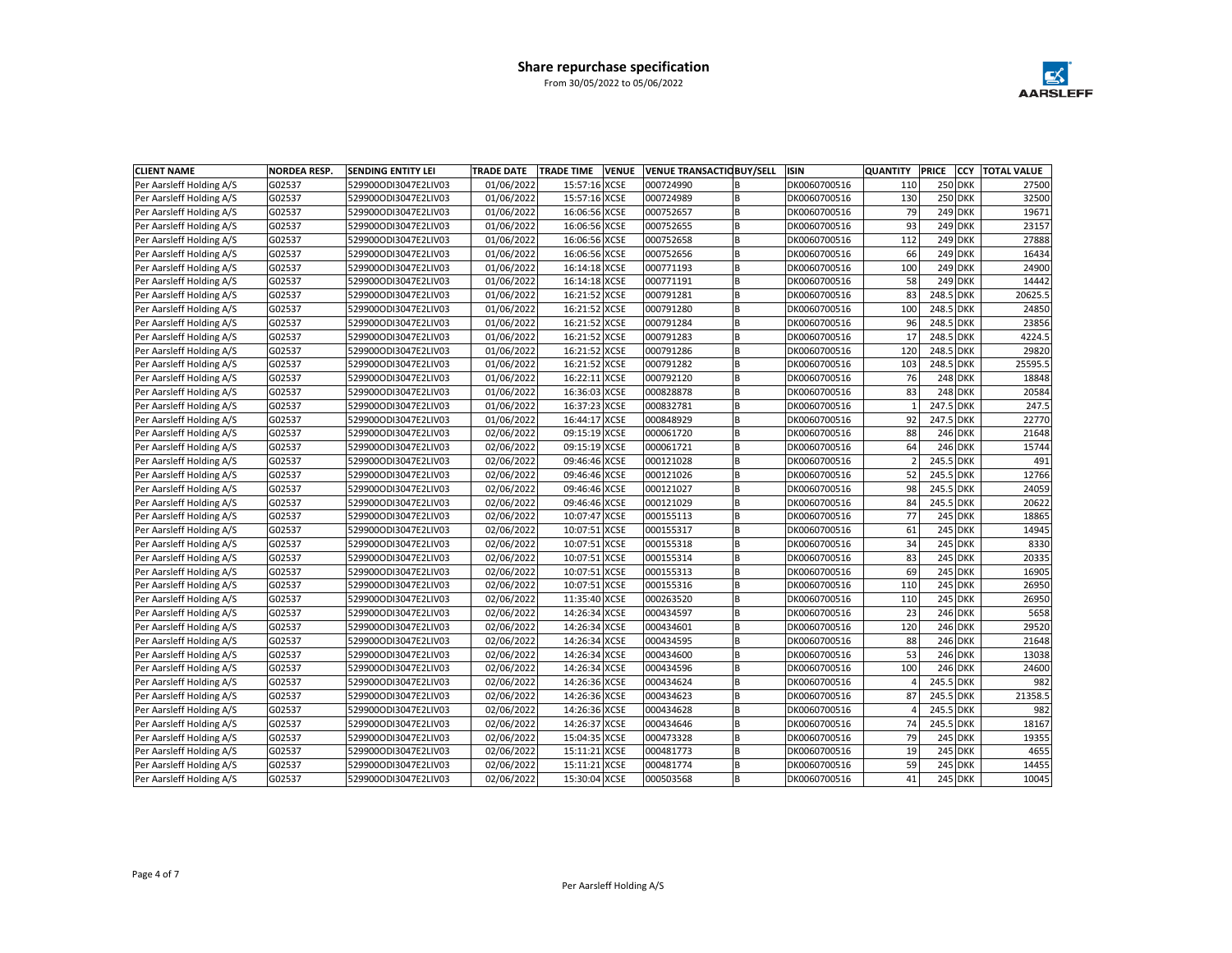

| <b>CLIENT NAME</b>       | <b>NORDEA RESP.</b> | <b>SENDING ENTITY LEI</b> | <b>TRADE DATE</b> | <b>TRADE TIME</b> | <b>VENUE</b> |           | <b>VENUE TRANSACTIC BUY/SELL</b> | <b>ISIN</b>  | <b>QUANTITY</b> | <b>PRICE</b> | <b>CCY</b>     | <b>TOTAL VALUE</b> |
|--------------------------|---------------------|---------------------------|-------------------|-------------------|--------------|-----------|----------------------------------|--------------|-----------------|--------------|----------------|--------------------|
| Per Aarsleff Holding A/S | G02537              | 529900ODI3047E2LIV03      | 02/06/2022        | 15:30:04 XCSE     |              | 000503579 | B                                | DK0060700516 | 35              | 244.5 DKK    |                | 8557.5             |
| Per Aarsleff Holding A/S | G02537              | 529900ODI3047E2LIV03      | 02/06/2022        | 15:30:04 XCSE     |              | 000503576 | B                                | DK0060700516 | 90              | 244.5 DKK    |                | 22005              |
| Per Aarsleff Holding A/S | G02537              | 529900ODI3047E2LIV03      | 02/06/2022        | 15:30:04 XCSE     |              | 000503580 | B                                | DK0060700516 | 33              | 244.5 DKK    |                | 8068.5             |
| Per Aarsleff Holding A/S | G02537              | 529900ODI3047E2LIV03      | 02/06/2022        | 15:30:04 XCSE     |              | 000503567 | <b>B</b>                         | DK0060700516 | 18              |              | 245 DKK        | 4410               |
| Per Aarsleff Holding A/S | G02537              | 529900ODI3047E2LIV03      | 02/06/2022        | 15:30:04 XCSE     |              | 000503581 | B                                | DK0060700516 | 100             | 244.5 DKK    |                | 24450              |
| Per Aarsleff Holding A/S | G02537              | 529900ODI3047E2LIV03      | 02/06/2022        | 15:30:04 XCSE     |              | 000503562 | B                                | DK0060700516 | 34              |              | 245 DKK        | 8330               |
| Per Aarsleff Holding A/S | G02537              | 529900ODI3047E2LIV03      | 02/06/2022        | 15:30:04 XCSE     |              | 000503569 | B                                | DK0060700516 | 41              |              | 245 DKK        | 10045              |
| Per Aarsleff Holding A/S | G02537              | 529900ODI3047E2LIV03      | 02/06/2022        | 15:30:04 XCSE     |              | 000503574 | B                                | DK0060700516 | 79              | 244.5 DKK    |                | 19315.5            |
| Per Aarsleff Holding A/S | G02537              | 529900ODI3047E2LIV03      | 02/06/2022        | 15:30:04 XCSE     |              | 000503572 | B                                | DK0060700516 | 83              |              | 245 DKK        | 20335              |
| Per Aarsleff Holding A/S | G02537              | 529900ODI3047E2LIV03      | 02/06/2022        | 15:30:04 XCSE     |              | 000503566 | B                                | DK0060700516 | 83              |              | 245 DKK        | 20335              |
| Per Aarsleff Holding A/S | G02537              | 529900ODI3047E2LIV03      | 02/06/2022        | 15:30:04 XCSE     |              | 000503578 | B                                | DK0060700516 | 32              | 244.5 DKK    |                | 7824               |
| Per Aarsleff Holding A/S | G02537              | 529900ODI3047E2LIV03      | 02/06/2022        | 15:30:04 XCSE     |              | 000503582 | B                                | DK0060700516 | 85              | 244.5 DKK    |                | 20782.5            |
| Per Aarsleff Holding A/S | G02537              | 529900ODI3047E2LIV03      | 02/06/2022        | 15:30:04 XCSE     |              | 000503577 | <b>B</b>                         | DK0060700516 | 8               | 244.5 DKK    |                | 1956               |
| Per Aarsleff Holding A/S | G02537              | 529900ODI3047E2LIV03      | 02/06/2022        | 15:30:04 XCSE     |              | 000503563 | <b>B</b>                         | DK0060700516 | 94              |              | <b>245 DKK</b> | 23030              |
| Per Aarsleff Holding A/S | G02537              | 529900ODI3047E2LIV03      | 02/06/2022        | 15:30:04 XCSE     |              | 000503575 | B                                | DK0060700516 | 32              | 244.5 DKK    |                | 7824               |
| Per Aarsleff Holding A/S | G02537              | 529900ODI3047E2LIV03      | 02/06/2022        | 15:30:04 XCSE     |              | 000503565 | <b>B</b>                         | DK0060700516 | 78              |              | 245 DKK        | 19110              |
| Per Aarsleff Holding A/S | G02537              | 529900ODI3047E2LIV03      | 02/06/2022        | 15:59:23 XCSE     |              | 000559225 | B                                | DK0060700516 | 85              | 244.5 DKK    |                | 20782.5            |
| Per Aarsleff Holding A/S | G02537              | 529900ODI3047E2LIV03      | 02/06/2022        | 15:59:23 XCSE     |              | 000559224 | B                                | DK0060700516 | 120             | 244.5 DKK    |                | 29340              |
| Per Aarsleff Holding A/S | G02537              | 529900ODI3047E2LIV03      | 02/06/2022        | 16:01:46 XCSE     |              | 000564143 | <b>B</b>                         | DK0060700516 | 130             | 244.5 DKK    |                | 31785              |
| Per Aarsleff Holding A/S | G02537              | 529900ODI3047E2LIV03      | 02/06/2022        | 16:38:43 XCSE     |              | 000632056 | <b>B</b>                         | DK0060700516 | 110             | 244.5 DKK    |                | 26895              |
| Per Aarsleff Holding A/S | G02537              | 529900ODI3047E2LIV03      | 02/06/2022        | 16:39:52 XCSE     |              | 000633590 | B                                | DK0060700516 | 88              |              | 244 DKK        | 21472              |
| Per Aarsleff Holding A/S | G02537              | 529900ODI3047E2LIV03      | 02/06/2022        | 16:39:52 XCSE     |              | 000633589 | B                                | DK0060700516 | 12              |              | 244 DKK        | 2928               |
| Per Aarsleff Holding A/S | G02537              | 529900ODI3047E2LIV03      | 03/06/2022        | 09:48:12 XCSE     |              | 000128246 | B                                | DK0060700516 | 41              |              | 249 DKK        | 10209              |
| Per Aarsleff Holding A/S | G02537              | 529900ODI3047E2LIV03      | 03/06/2022        | 09:48:12 XCSE     |              | 000128247 | B                                | DK0060700516 | 13              |              | 249 DKK        | 3237               |
| Per Aarsleff Holding A/S | G02537              | 529900ODI3047E2LIV03      | 03/06/2022        | 09:52:21 XCSE     |              | 000134543 | B                                | DK0060700516 | 15              |              | 249 DKK        | 3735               |
| Per Aarsleff Holding A/S | G02537              | 529900ODI3047E2LIV03      | 03/06/2022        | 09:52:21 XCSE     |              | 000134544 | B                                | DK0060700516 | 33              |              | 249 DKK        | 8217               |
| Per Aarsleff Holding A/S | G02537              | 529900ODI3047E2LIV03      | 03/06/2022        | 09:55:27 XCSE     |              | 000139736 | B                                | DK0060700516 | 37              |              | 249 DKK        | 9213               |
| Per Aarsleff Holding A/S | G02537              | 529900ODI3047E2LIV03      | 03/06/2022        | 09:59:36 XCSE     |              | 000145512 | B                                | DK0060700516 | 12              |              | 249 DKK        | 2988               |
| Per Aarsleff Holding A/S | G02537              | 529900ODI3047E2LIV03      | 03/06/2022        | 09:59:36 XCSE     |              | 000145513 | B                                | DK0060700516 | 38              |              | 249 DKK        | 9462               |
| Per Aarsleff Holding A/S | G02537              | 529900ODI3047E2LIV03      | 03/06/2022        | 09:59:43 XCSE     |              | 000145665 | B                                | DK0060700516 | 14              |              | 249 DKK        | 3486               |
| Per Aarsleff Holding A/S | G02537              | 529900ODI3047E2LIV03      | 03/06/2022        | 09:59:43 XCSE     |              | 000145666 | B                                | DK0060700516 | 53              |              | 249 DKK        | 13197              |
| Per Aarsleff Holding A/S | G02537              | 529900ODI3047E2LIV03      | 03/06/2022        | 09:59:43 XCSE     |              | 000145669 | B                                | DK0060700516 | 50              |              | 249 DKK        | 12450              |
| Per Aarsleff Holding A/S | G02537              | 529900ODI3047E2LIV03      | 03/06/2022        | 09:59:43 XCSE     |              | 000145667 | B                                | DK0060700516 | 12              |              | 249 DKK        | 2988               |
| Per Aarsleff Holding A/S | G02537              | 529900ODI3047E2LIV03      | 03/06/2022        | 09:59:43 XCSE     |              | 000145668 | <b>B</b>                         | DK0060700516 | 29              |              | 249 DKK        | 7221               |
| Per Aarsleff Holding A/S | G02537              | 529900ODI3047E2LIV03      | 03/06/2022        | 09:59:43 XCSE     |              | 000145670 | B                                | DK0060700516 | 19              |              | 249 DKK        | 4731               |
| Per Aarsleff Holding A/S | G02537              | 529900ODI3047E2LIV03      | 03/06/2022        | 09:59:43 XCSE     |              | 000145662 | <b>B</b>                         | DK0060700516 | 50              |              | 249 DKK        | 12450              |
| Per Aarsleff Holding A/S | G02537              | 529900ODI3047E2LIV03      | 03/06/2022        | 09:59:43 XCSE     |              | 000145663 | <b>B</b>                         | DK0060700516 | 46              |              | 249 DKK        | 11454              |
| Per Aarsleff Holding A/S | G02537              | 529900ODI3047E2LIV03      | 03/06/2022        | 09:59:43 XCSE     |              | 000145664 | B                                | DK0060700516 | 16              |              | 249 DKK        | 3984               |
| Per Aarsleff Holding A/S | G02537              | 529900ODI3047E2LIV03      | 03/06/2022        | 10:03:39 XCSE     |              | 000151581 | B                                | DK0060700516 | 50              | 248.5 DKK    |                | 12425              |
| Per Aarsleff Holding A/S | G02537              | 529900ODI3047E2LIV03      | 03/06/2022        | 10:15:18 XCSE     |              | 000168466 | B                                | DK0060700516 | 27              | 248.5 DKK    |                | 6709.5             |
| Per Aarsleff Holding A/S | G02537              | 529900ODI3047E2LIV03      | 03/06/2022        | 10:32:49 XCSE     |              | 000191400 | B                                | DK0060700516 | 64              |              | 248 DKK        | 15872              |
| Per Aarsleff Holding A/S | G02537              | 529900ODI3047E2LIV03      | 03/06/2022        | 10:32:49 XCSE     |              | 000191398 | B                                | DK0060700516 | 60              | 248.5 DKK    |                | 14910              |
| Per Aarsleff Holding A/S | G02537              | 529900ODI3047E2LIV03      | 03/06/2022        | 10:32:49 XCSE     |              | 000191399 | B                                | DK0060700516 | 120             | 248.5 DKK    |                | 29820              |
| Per Aarsleff Holding A/S | G02537              | 529900ODI3047E2LIV03      | 03/06/2022        | 10:32:49 XCSE     |              | 000191397 | lв                               | DK0060700516 | 40              | 248.5 DKK    |                | 9940               |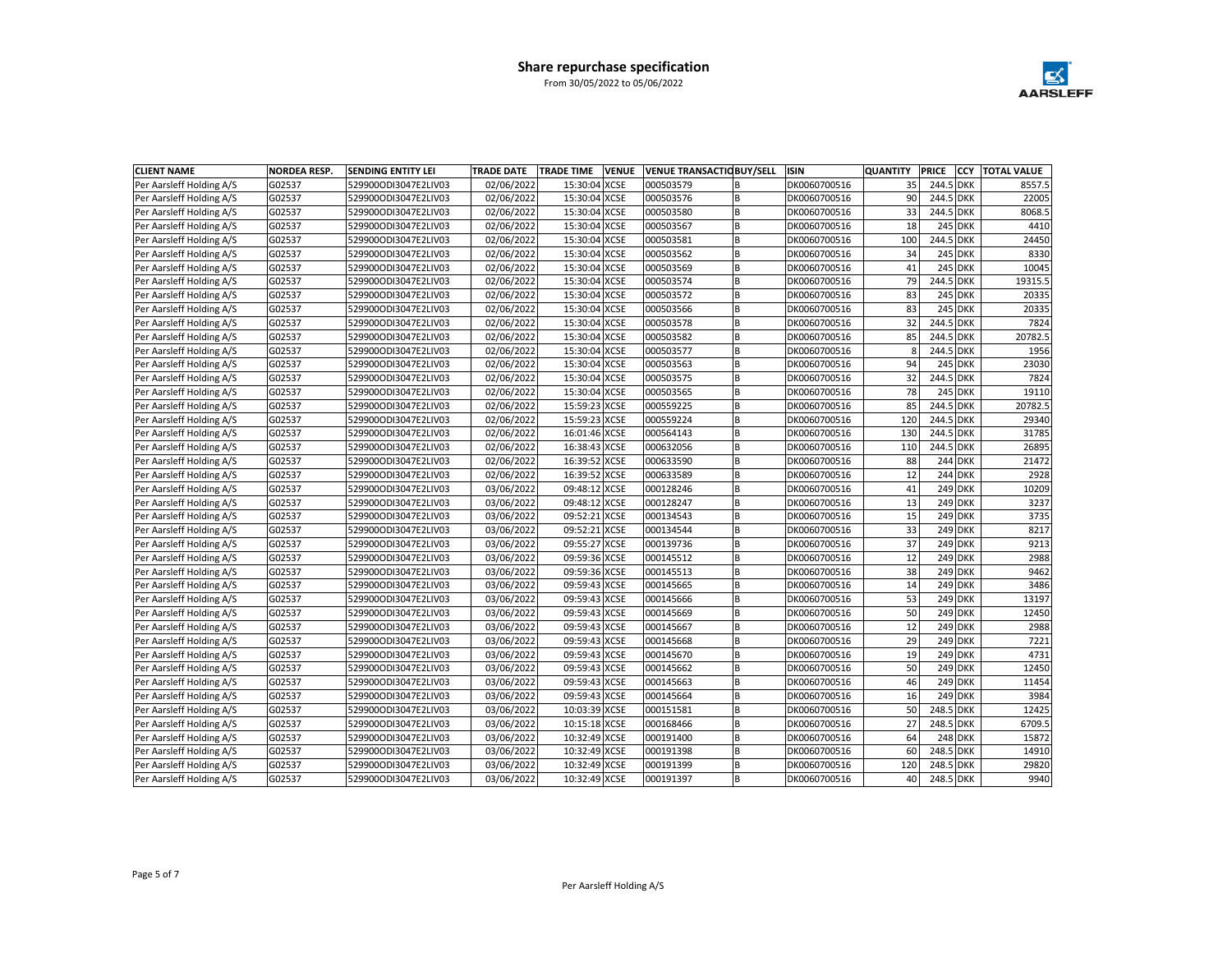

| <b>CLIENT NAME</b>       | <b>NORDEA RESP.</b> | <b>SENDING ENTITY LEI</b> | <b>TRADE DATE</b> | <b>TRADE TIME</b> | <b>VENUE</b> |           | <b>VENUE TRANSACTIC BUY/SELL</b> | <b>ISIN</b>  | <b>QUANTITY</b> | <b>PRICE</b> | <b>CCY</b>     | <b>TOTAL VALUE</b> |
|--------------------------|---------------------|---------------------------|-------------------|-------------------|--------------|-----------|----------------------------------|--------------|-----------------|--------------|----------------|--------------------|
| Per Aarsleff Holding A/S | G02537              | 529900ODI3047E2LIV03      | 03/06/2022        | 10:33:12 XCSE     |              | 000191879 | B                                | DK0060700516 | 44              |              | <b>247 DKK</b> | 10868              |
| Per Aarsleff Holding A/S | G02537              | 529900ODI3047E2LIV03      | 03/06/2022        | 10:37:27 XCSE     |              | 000196954 | B                                | DK0060700516 | 41              |              | <b>247 DKK</b> | 10127              |
| Per Aarsleff Holding A/S | G02537              | 529900ODI3047E2LIV03      | 03/06/2022        | 10:47:24 XCSE     |              | 000209860 | B                                | DK0060700516 | $\overline{4}$  |              | <b>247 DKK</b> | 988                |
| Per Aarsleff Holding A/S | G02537              | 529900ODI3047E2LIV03      | 03/06/2022        | 10:53:09 XCSE     |              | 000216902 | <b>B</b>                         | DK0060700516 | 15              |              | <b>247 DKK</b> | 3705               |
| Per Aarsleff Holding A/S | G02537              | 529900ODI3047E2LIV03      | 03/06/2022        | 10:58:14 XCSE     |              | 000222620 | B                                | DK0060700516 | 130             |              | 247 DKK        | 32110              |
| Per Aarsleff Holding A/S | G02537              | 529900ODI3047E2LIV03      | 03/06/2022        | 10:58:14 XCSE     |              | 000222619 | B                                | DK0060700516 | 67              |              | <b>247 DKK</b> | 16549              |
| Per Aarsleff Holding A/S | G02537              | 529900ODI3047E2LIV03      | 03/06/2022        | 10:58:14 XCSE     |              | 000222621 | B                                | DK0060700516 | 110             |              | <b>247 DKK</b> | 27170              |
| Per Aarsleff Holding A/S | G02537              | 529900ODI3047E2LIV03      | 03/06/2022        | 11:17:15 XCSE     |              | 000245752 | B                                | DK0060700516 | 45              | 246.5 DKK    |                | 11092.5            |
| Per Aarsleff Holding A/S | G02537              | 529900ODI3047E2LIV03      | 03/06/2022        | 11:19:25 XCSE     |              | 000248523 | B                                | DK0060700516 | 51              | 246.5 DKK    |                | 12571.5            |
| Per Aarsleff Holding A/S | G02537              | 529900ODI3047E2LIV03      | 03/06/2022        | 12:52:40 XCSE     |              | 000335353 | B                                | DK0060700516 | 53              |              | 248 DKK        | 13144              |
| Per Aarsleff Holding A/S | G02537              | 529900ODI3047E2LIV03      | 03/06/2022        | 14:08:21 XCSE     |              | 000402816 | B                                | DK0060700516 | 30              |              | 249 DKK        | 7470               |
| Per Aarsleff Holding A/S | G02537              | 529900ODI3047E2LIV03      | 03/06/2022        | 14:40:06 XCSE     |              | 000445284 | B                                | DK0060700516 | 56              |              | 249 DKK        | 13944              |
| Per Aarsleff Holding A/S | G02537              | 529900ODI3047E2LIV03      | 03/06/2022        | 14:40:06 XCSE     |              | 000445285 | <b>B</b>                         | DK0060700516 | 30              |              | 249 DKK        | 7470               |
| Per Aarsleff Holding A/S | G02537              | 529900ODI3047E2LIV03      | 03/06/2022        | 14:40:06 XCSE     |              | 000445283 | <b>B</b>                         | DK0060700516 | 53              |              | 249 DKK        | 13197              |
| Per Aarsleff Holding A/S | G02537              | 529900ODI3047E2LIV03      | 03/06/2022        | 14:52:00 XCSE     |              | 000457279 | B                                | DK0060700516 | $\mathbf{1}$    |              | 249 DKK        | 249                |
| Per Aarsleff Holding A/S | G02537              | 529900ODI3047E2LIV03      | 03/06/2022        | 14:52:00 XCSE     |              | 000457278 | <b>B</b>                         | DK0060700516 | 34              |              | 249 DKK        | 8466               |
| Per Aarsleff Holding A/S | G02537              | 529900ODI3047E2LIV03      | 03/06/2022        | 14:55:19 XCSE     |              | 000459768 | B                                | DK0060700516 | 24              |              | 249 DKK        | 5976               |
| Per Aarsleff Holding A/S | G02537              | 529900ODI3047E2LIV03      | 03/06/2022        | 14:55:19 XCSE     |              | 000459765 | B                                | DK0060700516 | 76              |              | 249 DKK        | 18924              |
| Per Aarsleff Holding A/S | G02537              | 529900ODI3047E2LIV03      | 03/06/2022        | 14:57:57 XCSE     |              | 000462345 | <b>B</b>                         | DK0060700516 | 49              |              | 249 DKK        | 12201              |
| Per Aarsleff Holding A/S | G02537              | 529900ODI3047E2LIV03      | 03/06/2022        | 14:58:06 XCSE     |              | 000462458 | <b>B</b>                         | DK0060700516 | 16              |              | 249 DKK        | 3984               |
| Per Aarsleff Holding A/S | G02537              | 529900ODI3047E2LIV03      | 03/06/2022        | 15:03:54 XCSE     |              | 000467540 | B                                | DK0060700516 | 51              | 248.5 DKK    |                | 12673.5            |
| Per Aarsleff Holding A/S | G02537              | 529900ODI3047E2LIV03      | 03/06/2022        | 15:08:09 XCSE     |              | 000471613 | B                                | DK0060700516 | 27              | 248.5 DKK    |                | 6709.5             |
| Per Aarsleff Holding A/S | G02537              | 529900ODI3047E2LIV03      | 03/06/2022        | 15:08:09 XCSE     |              | 000471614 | B                                | DK0060700516 | 10              | 248.5 DKK    |                | 2485               |
| Per Aarsleff Holding A/S | G02537              | 529900ODI3047E2LIV03      | 03/06/2022        | 15:13:03 XCSE     |              | 000477096 | B                                | DK0060700516 | 41              | 248.5 DKK    |                | 10188.5            |
| Per Aarsleff Holding A/S | G02537              | 529900ODI3047E2LIV03      | 03/06/2022        | 15:13:03 XCSE     |              | 000477097 | B                                | DK0060700516 | 90              | 248.5 DKK    |                | 22365              |
| Per Aarsleff Holding A/S | G02537              | 529900ODI3047E2LIV03      | 03/06/2022        | 15:13:03 XCSE     |              | 000477098 | B                                | DK0060700516 | 110             | 248.5 DKK    |                | 27335              |
| Per Aarsleff Holding A/S | G02537              | 529900ODI3047E2LIV03      | 03/06/2022        | 15:13:03 XCSE     |              | 000477094 | B                                | DK0060700516 | 44              | 248.5 DKK    |                | 10934              |
| Per Aarsleff Holding A/S | G02537              | 529900ODI3047E2LIV03      | 03/06/2022        | 15:17:06 XCSE     |              | 000480699 | B                                | DK0060700516 | 38              |              | 248 DKK        | 9424               |
| Per Aarsleff Holding A/S | G02537              | 529900ODI3047E2LIV03      | 03/06/2022        | 15:22:42 XCSE     |              | 000485627 | B                                | DK0060700516 | 8               |              | 248 DKK        | 1984               |
| Per Aarsleff Holding A/S | G02537              | 529900ODI3047E2LIV03      | 03/06/2022        | 15:30:39 XCSE     |              | 000495341 | B                                | DK0060700516 | 72              |              | 248 DKK        | 17856              |
| Per Aarsleff Holding A/S | G02537              | 529900ODI3047E2LIV03      | 03/06/2022        | 15:30:39 XCSE     |              | 000495340 | B                                | DK0060700516 | 24              |              | 248 DKK        | 5952               |
| Per Aarsleff Holding A/S | G02537              | 529900ODI3047E2LIV03      | 03/06/2022        | 15:31:17 XCSE     |              | 000496970 | B                                | DK0060700516 | 100             |              | <b>247 DKK</b> | 24700              |
| Per Aarsleff Holding A/S | G02537              | 529900ODI3047E2LIV03      | 03/06/2022        | 16:13:39 XCSE     |              | 000585428 | B                                | DK0060700516 | 81              |              | 246 DKK        | 19926              |
| Per Aarsleff Holding A/S | G02537              | 529900ODI3047E2LIV03      | 03/06/2022        | 16:13:39 XCSE     |              | 000585426 | <b>B</b>                         | DK0060700516 | 11              |              | 246 DKK        | 2706               |
| Per Aarsleff Holding A/S | G02537              | 529900ODI3047E2LIV03      | 03/06/2022        | 16:13:39 XCSE     |              | 000585429 | B                                | DK0060700516 | 98              |              | 246 DKK        | 24108              |
| Per Aarsleff Holding A/S | G02537              | 529900ODI3047E2LIV03      | 03/06/2022        | 16:13:39 XCSE     |              | 000585427 | <b>B</b>                         | DK0060700516 | 109             |              | 246 DKK        | 26814              |
| Per Aarsleff Holding A/S | G02537              | 529900ODI3047E2LIV03      | 03/06/2022        | 16:19:23 XCSE     |              | 000593197 | <b>B</b>                         | DK0060700516 | 69              | 246.5 DKK    |                | 17008.5            |
| Per Aarsleff Holding A/S | G02537              | 529900ODI3047E2LIV03      | 03/06/2022        | 16:19:23 XCSE     |              | 000593199 | B                                | DK0060700516 | 10              | 246.5 DKK    |                | 2465               |
| Per Aarsleff Holding A/S | G02537              | 529900ODI3047E2LIV03      | 03/06/2022        | 16:19:23 XCSE     |              | 000593198 | B                                | DK0060700516 | 31              | 246.5 DKK    |                | 7641.5             |
| Per Aarsleff Holding A/S | G02537              | 529900ODI3047E2LIV03      | 03/06/2022        | 16:23:54 XCSE     |              | 000600439 | B                                | DK0060700516 | $\mathbf{1}$    |              | 246 DKK        | 246                |
| Per Aarsleff Holding A/S | G02537              | 529900ODI3047E2LIV03      | 03/06/2022        | 16:23:54 XCSE     |              | 000600440 | B                                | DK0060700516 | 42              |              | 246 DKK        | 10332              |
| Per Aarsleff Holding A/S | G02537              | 529900ODI3047E2LIV03      | 03/06/2022        | 16:26:24 XCSE     |              | 000604177 | B                                | DK0060700516 | 37              |              | 246 DKK        | 9102               |
| Per Aarsleff Holding A/S | G02537              | 529900ODI3047E2LIV03      | 03/06/2022        | 16:26:24 XCSE     |              | 000604178 | B                                | DK0060700516 | 6               |              | 246 DKK        | 1476               |
| Per Aarsleff Holding A/S | G02537              | 529900ODI3047E2LIV03      | 03/06/2022        | 16:29:09 XCSE     |              | 000608339 | lв                               | DK0060700516 | 48              |              | 246 DKK        | 11808              |